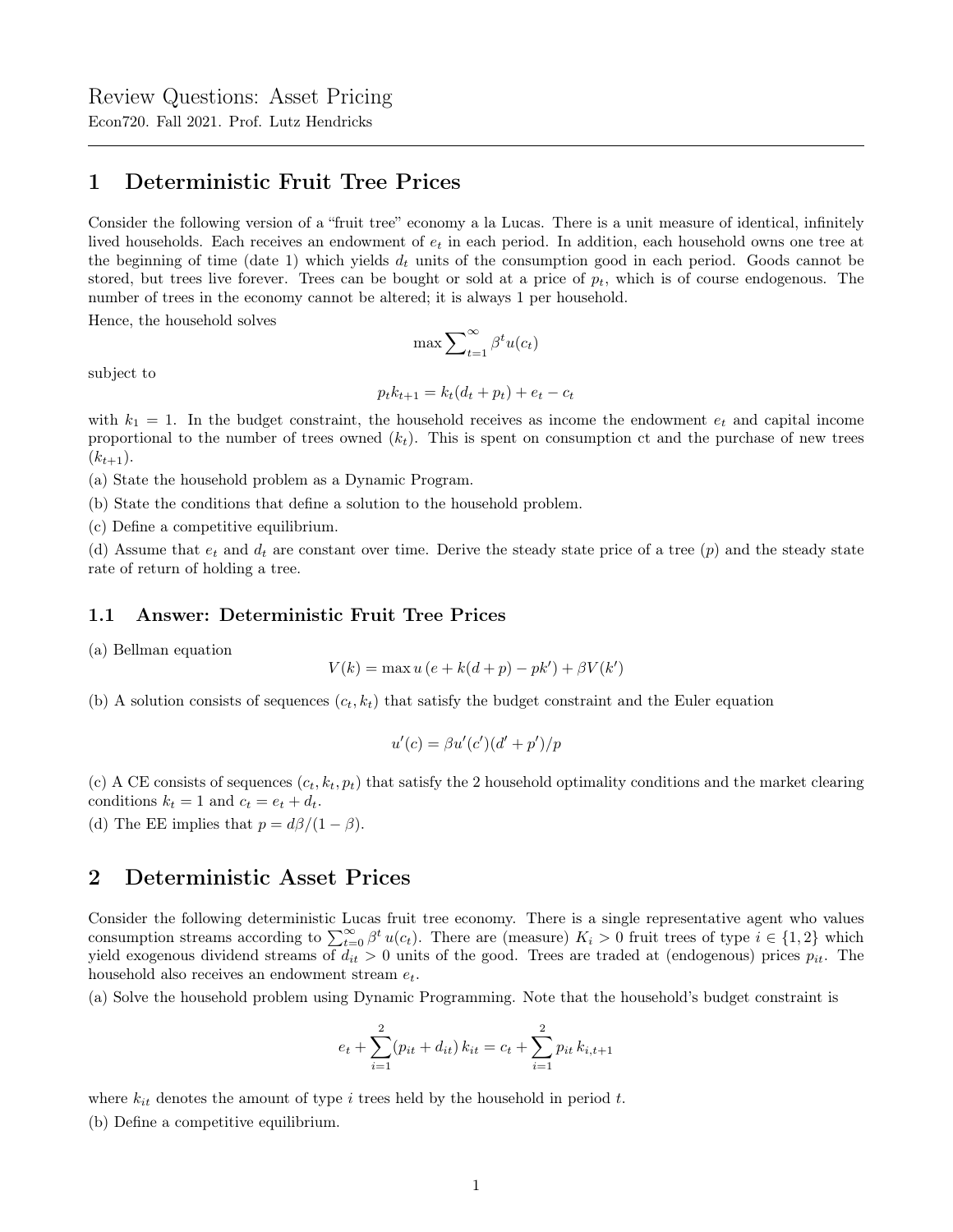(c) Solve in closed form for the prices of all trees in terms of (future) endowments and dividends. Hint: Note that the marginal rate of substitution terms  $\alpha_{t+j} = u'(c_{t+j})/u'(c_t)$  are essentially exogenous because agents eat essentially exogenous amounts in each period in equilibrium.

(d) Suppose that endowments and dividends cycle. The endowments cycle between  $e_t = e^{odd}$  in odd periods and  $e_t = e^{even}$  in even periods. Assume  $e^{odd} < e^{even}$ . Tree 1 pays  $d_{1t} = d$  in odd periods and nothing in even periods. Tree 2 pays  $d_{2t} = d$  in even periods and nothing in odd periods. Calculate the asset price ratio,  $p_{1t}/p_{2t}$ , for odd and even t. Explain what you find. If you can't solve this, explain what you would expect to find.

## 2.1 Answer: Deterministic Asset Prices

(a) The Bellman equation is

$$
V(k_1, k_2) = \max u \left( e + \sum (p_i + d_i) k_i - \sum p_i k'_i \right) + \beta V(k'_1, k'_2)
$$

The Euler equation is standard:

$$
u'(c) = \beta R'_i u'(c')
$$

where  $R_i' = (p_i' + d_i')/p_i$  is the rate of return of a type i tree. A solution consists of sequences  $c_t$  and  $a_t = \sum p_{it} k_{it}$ which satisfy the Euler equation and the flow budget constraint (and a TVC). Note that the portfolio composition is indeterminate.

(b) A competitive equilibrium is a set of sequences  $(c_t, k_{it}, p_{it})$  that satisfy: 2 household conditions;  $k_{it} = K_{it}$ ;  $c_t = e_t + \sum d_{it} k_{it}$ . Finally, for asset markets to clear, all trees must yield the same rate of return:  $R_{it} = R_t$ . (c) This is standard iterating over a difference equation stuff:

$$
p_{it} = \beta \alpha_{t+1} (d_{it+1} + p_{it+1})
$$
  
= 
$$
\sum_{j=1}^{\infty} \beta^j \alpha_{t+j} d_{it+j}
$$
 (1)

where  $\alpha_{t+j} = u'(c_{t+j})/u'(c_t)$  is the marginal rate of substitution (which is essentially exogenous).

(d) Note that  $\alpha_{t+j}$  now takes on only 2 values. If t is even, then  $c_t = c^{even} = e^{even} + dK_2$ .

If t is odd, then  $c_t = c^{odd} = e^{odd} + dK_1$ . Therefore, if t is odd, then  $\alpha_{t-1+2j} = \alpha^{odd} = u'(c^{even})/u'(c^{odd})$  and  $\alpha_{t+2j} = 1$ . But if t is even, then  $\alpha_{t-1+2j} = \alpha^{even}$  and  $\alpha_{t+2j} = 1$ . In words: The MRS oscillates between two values. This is helpful for pricing the assets because each asset pays either in periods with  $MRS = \alpha^{even}$  or with  $MRS = \alpha^{odd}.$ 

Now consider an even period t. Asset 1 pays in odd periods  $(t+1, t+3,...)$ . Hence, from (1), its price is given by

$$
p_1^{even} = \alpha^{even} d \left[\beta + \beta^3 + \ldots \right] = \beta \sum_{j=0}^{\infty} \beta^{2j} \alpha^{even} d = \frac{\beta \alpha^{even} d}{1 - \beta^2}
$$

Here I used the fact that

$$
\sum_{j=0}^{\infty} \beta^{2j} = \sum_{j=0}^{\infty} (\beta^2)^j = \frac{1}{1 - \beta^2}
$$

Similarly, tree 2 pays in even periods  $(t + 2, t + 4, ...)$  and its price in an even period t must be

$$
p_2^{even} = d \, \beta^2 \, \left[ 1 + \beta^2 + \ldots \right] = \beta^2 \sum_{j=0}^\infty \beta^{2j} \, d = \frac{\beta^2 \, d}{1 - \beta^2}
$$

Hence, the price ratio in even periods is given by

$$
PR^{even} = \frac{p_1^{even}}{p_2^{even}} = \frac{\alpha^{even}}{\beta}
$$

If  $t$  is odd, the calculation is similar and yields